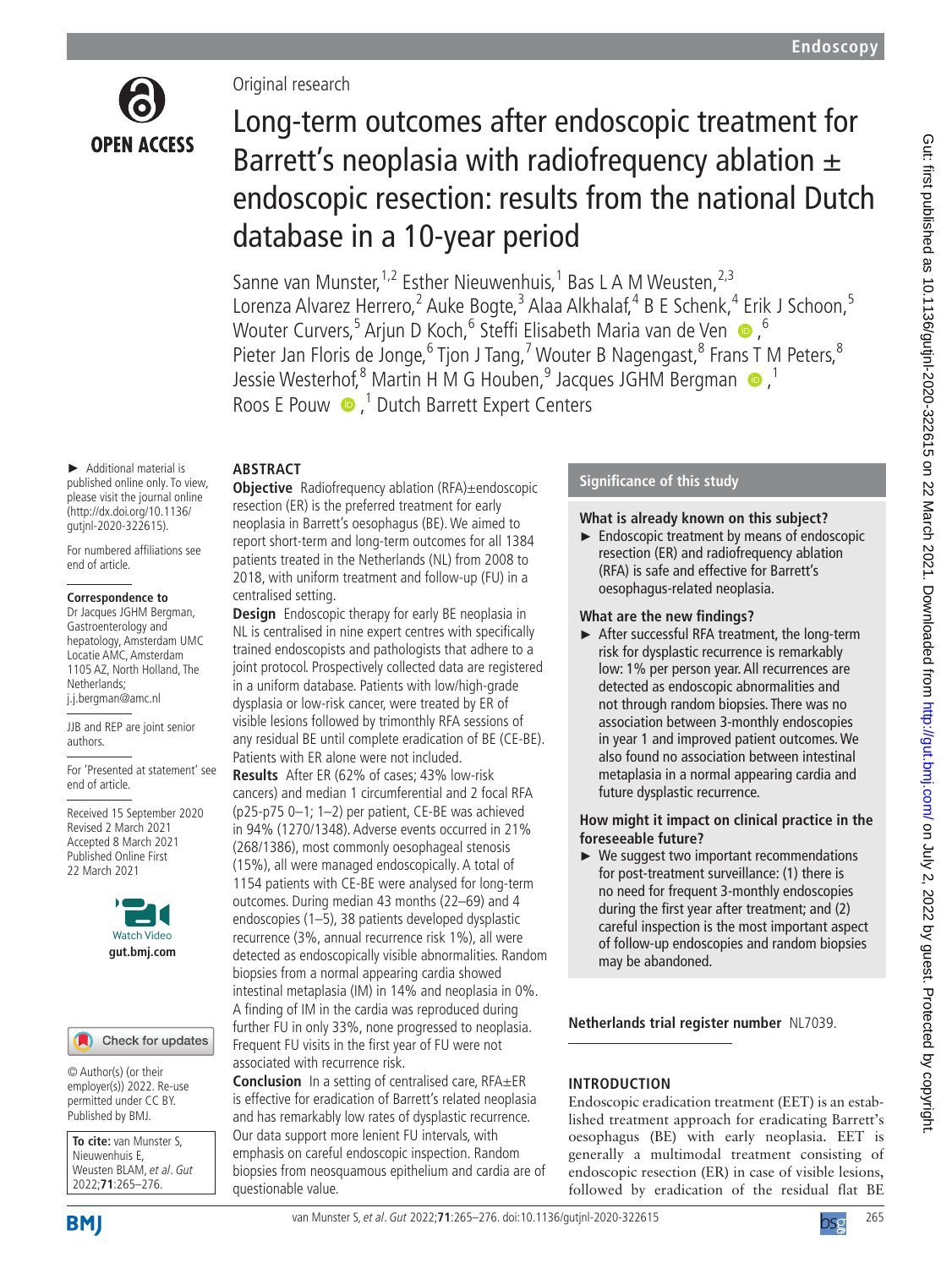segment, to minimise the risk of metachronous dysplasia. For the latter, radiofrequency ablation (RFA) is the most commonly used technique. Current clinical guidelines unanimously recommend this effective and safe two-step approach as standard of care.<sup>[1–3](#page-10-0)</sup>

Landmark studies consistently report excellent efficacy, with complete eradication of all neoplasia as well as complete eradication of all BE in  $74\% - 98\%$  of patients.<sup>4-7</sup> However, the long-term durability remains poorly characterised. Some studies have reported long-term outcomes, but were limited by small sample size, heterogeneous treatment and follow-up (FU) protocols, and/or different definitions for recurrence. Consequently, reported rates for dysplastic recurrence vary widely from 1% to 20% per person year.<sup>458-13</sup>

EET for BE related dysplasia and early cancer in the Netherlands is uniquely organised, with centralisation of care in Barrett Expert Centers (BECs). All patients are referred to a BEC, where care is provided by experienced endoscopists and pathologists, all of whom participated in joint training programmes. All centres adhere to a joint treatment and FU protocol and difficult cases are discussed in regular interdisciplinary meetings. Data on treatment and outcomes of all patients treated in the BECs are registered in a uniform database. A joint research network has been established for studies in the field of pathology,  $14-17$ imaging,  $18-20$  and treatment<sup>4 5 9 21-26</sup> for early BE neoplasia. The aim of the current study was to report the short-term and longterm outcomes for all patients treated for BE with dysplasia and/ or early cancer in the Netherlands, according to a uniform EET protocol including RFA.

## **METHODS**

The BEC registry is an ongoing, multicentre initiative designed to establish outcomes of patients undergoing EET for early BE neoplasia in a setting of centralised care (Netherlands Trial Register, NL7039, [online supplemental table S1\)](https://dx.doi.org/10.1136/gutjnl-2020-322615). The registry includes data for all patients who underwent endoscopic treatment for early BE neoplasia in the Netherlands since 2008, when RFA was introduced into regular clinical practice. The Dutch patient federation for cancer of the digestive tract ('Stichting voor patiënten met kanker aan het spijsverteringskanaal') was involved in the design, reporting and dissemination plans of our study.

## **Study population**

For the current study, all patients with BE and confirmed lowgrade dysplasia (LGD), high-grade dysplasia (HGD) or low-risk oesophageal adenocarcinoma (LR EAC) (mucosal or superficial submucosal (sm1) cancer, well to moderately differentiated, without lymphovascular invasion, no tumour invasion (R0) in the vertical resection margin), who underwent at least 1 RFA treatment between 1 January 2008 and 31 December 2018, were included in the *'RFA treatment cohort*' ([figure](#page-2-0) 1). Non-dysplastic Barrett's oesophagus (NDBE) is not an accepted indication for RFA in our country and these patients were not included in our cohort.

The *'RFA durability cohort*' ([figure](#page-2-0) 1) was defined as all patients with successful EET, defined as complete endoscopic eradication of BE (CE-BE), with at least 1-year FU at the moment of data collection.

We excluded 255 cases [\(figure](#page-2-0) 1) with high-risk EAC in their ER specimen (ie, deep submucosal invasion (sm2-3), poor differentiation, lymphovascular invasion or invasion of cancer (R1) in the vertical resection margin).

We also excluded cases ( $n=94$ ; [figure](#page-2-0) 1) in whom—after the ER—no further attempts were at CE-BE for various reasons, mainly limited life expectancy.<sup>[27](#page-11-2)</sup> Finally, we excluded  $224$ patients ([figure](#page-2-0) 1) in whom other techniques than RFA were used to achieve CE-BE, either stepwise radical endoscopic resection (SRER;  $n=149$ ), hybrid-APC ( $n=43$ ), endorotor ( $n=20$ ), cryoballoon ablation ( $n=9$ ) or other techniques ( $n=3$ ).

Part of the patients included in the current study have been treated in context of a prospective clinical trial and were therefore mentioned in prior published work.[4 5 9 24 28 29](#page-10-1)

# **Treatment protocol**

Patients who were referred with histologically confirmed LGD, HGD or LR-EAC underwent a dedicated imaging endoscopy using high-definition endoscopy. The oesophagus was carefully inspected with documentation of the Prague C&M criteria,<sup>[30](#page-11-3)</sup> presence of visible lesions or other abnormalities such as oesophagitis or stenosis. Visible lesions were removed with ER, per default using cap-based ER and endoscopic submucosal dissection was used for special indications, that is, bulky lesions that could not be sucked in the ER cap, or lesions with a suspicion of submucosal invasion. Patients with limited life expectancy underwent ER monotherapy and no RFA, with surveillance of the remaining BE segment. For all other patients, RFA (Barrx system, Medtronic, Minneapolis, Minnesota, USA) was performed at 3–4month intervals to eradicate flat BE as described previously<sup>[4](#page-10-1)</sup> [\(figure](#page-3-0) 2). Touch-up treatment for any residual flat, non-neoplastic BE areas that persisted after RFA treatment (including at least 1 focal RFA of the GE-junction) was allowed, using ER (for areas>5mm) or a maximum of two APC sessions for areas<5mm. If biopsies from the GE-junction showed persisting IM after RFA, one additional focal RFA of the GE junction was allowed. Residual BE could also be kept under endoscopic surveillance, at the discretion of the endoscopist.

When complete endoscopic eradication of all visible BE was achieved, the oesophagus was sampled to confirm eradication of IM. Initially, biopsies were obtained from neosquamous epithelium (NSE) over the length of the initial BE segment (4 quadrants every  $2 \text{ cm}$ ) and from the cardia (ie,  $\lt 5 \text{ mm}$  distally from the neosquamocolumnar junction). From 2013, the NSE biopsies were abandoned due to low diagnostic yield and emerging evidence that adequate endoscopic inspection provided more clinically relevant information than random NSE biopsies. $31$ 

# **Follow-up protocol**

Endoscopic FU consisted of high-definition endoscopy with optical chromoendoscopy, with changing intervals and sampling methods over time. Initially, FU endoscopies were performed every 3months in the first year, followed by annual endoscopies in years 2–5, and then one endoscopy in every 2–3 years. However, from 2015, we abandoned the quarterly endoscopies in the first year, due to low yield of clinically relevant findings.

From 2008 till 2013, 4 quadrant random biopsies were obtained from the entire NSE at 2cm intervals and from the cardia during every FU endoscopy. In 2013, we abandoned the NSE biopsies and in 2016 we abandoned the random biopsies from the cardia, due to low yield of clinically relevant findings. Residual BE including an irregular Z-line, visible lesions, or other abnormalities always remained an indication for histological sampling.

Treatment for recurrent non-dysplastic BE was per endoscopist's discretion and based on the estimated risk for progression,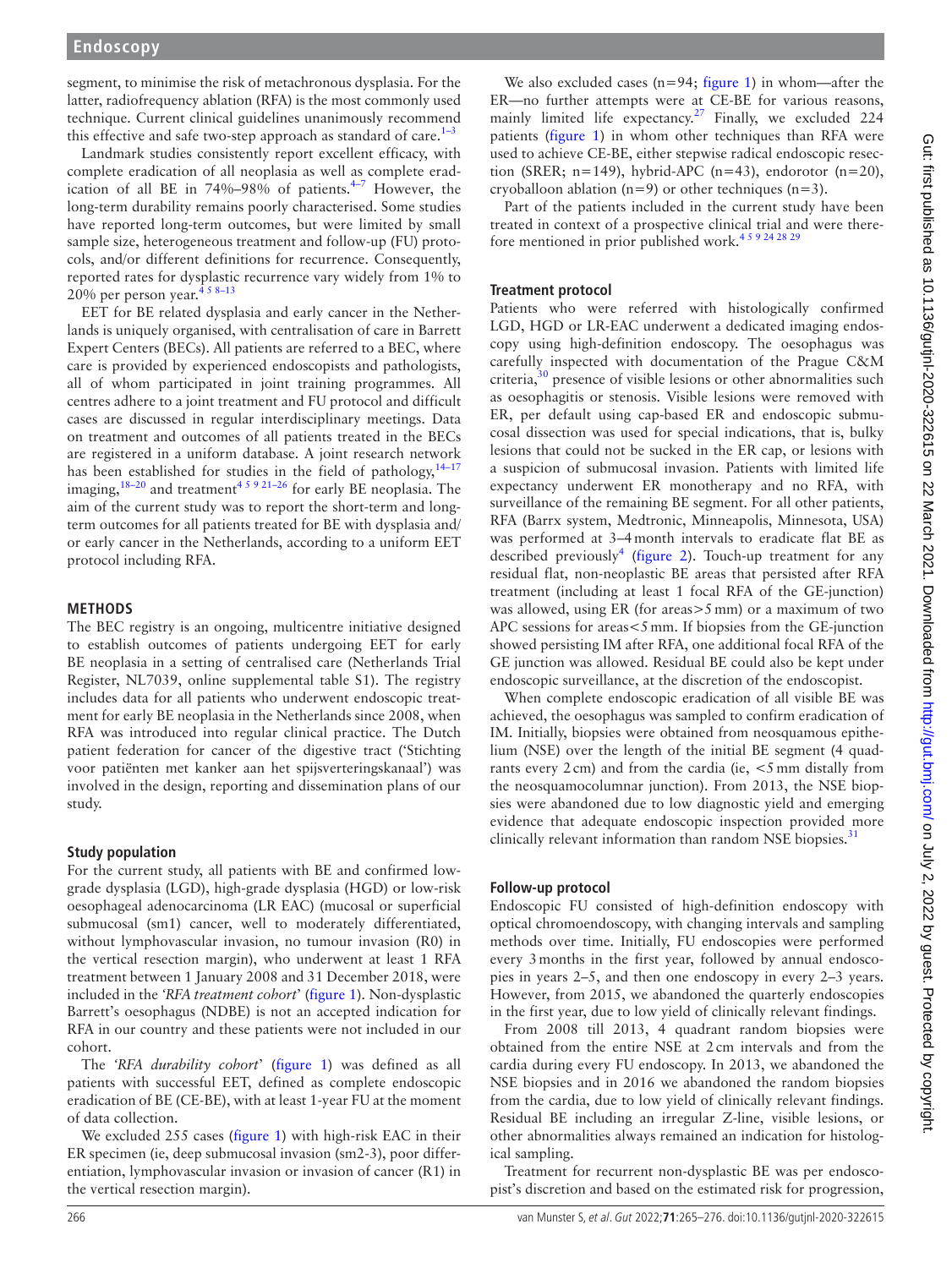

**Figure 1** Patient flow. BE, Barrett's oesophagus; EAC, oesophageal adenocarcinoma; ER, endoscopic resection; FU, follow-up; RFA, radiofrequency ablation; SRER, stepwise radical endoscopic resection.

and a patient's age and comorbidity. Recurrent (or persisting) BE islands were treated with re-APC.

During treatment and FU, all patients were prescribed highdose proton-pump inhibitor therapy twice daily, supplemented with sucralfate suspension after every meal for 2weeks after each therapeutic endoscopy.

# **Histological analysis**

Histological evaluation of all ER specimens and biopsies obtained at baseline, during treatment and at least the first FU endoscopy was performed by a dedicated BE expert pathologist. The training of the BEC pathologists has been described in detail elsewhere. $15$  17 32

# **Endpoints RFA treatment cohort**

Primary effectiveness endpoint:

1. Proportion of patients with CE-BE at the first endoscopy after the treatment phase. A patient was considered a failure for this endpoint if residual endoscopically visible BE persisted after completing the treatment protocol including touch-up treatment, and/or if dysplasia persisted, including dysplasia in cardia biopsies without visible BE. IM in cardia biopsies in the absence of endoscopically visible BE was not

<span id="page-2-0"></span>considered a treatment failure.<sup>[4](#page-10-1)</sup> All patients in the treatment cohort who completed the treatment protocol were included for this analysis ('per protocol population'). We divided treatment failures into two groups: (a) real treatment failures in whom>20% of the initial BE persisted and/or in whom neoplasia persisted; and (b) patients with >80% of the initial BE removed and complete eradication of neoplasia, in whom an elective decision was made to withhold further treatment. Secondary effectiveness endpoints:

- 1. Differences in outcomes over time.
- 2. Progression to advanced EAC that exceeded boundaries for curative endoscopic treatment.
- 3. Complications (oesophageal stenosis, bleeding, perforation, death).

# **Endpoints RFA durability cohort**

Primary durability endpoint:

1. Proportion of patients with sustained eradication of LGD, HGD and EAC during long-term endoscopic FU. A patient was considered a failure for this endpoint if recurrent LGD, HGD or EAC was detected in the oesophagus or cardia, or if lymph node or distant metastasis from EAC were found during FU. Failure for this endpoint was categorised into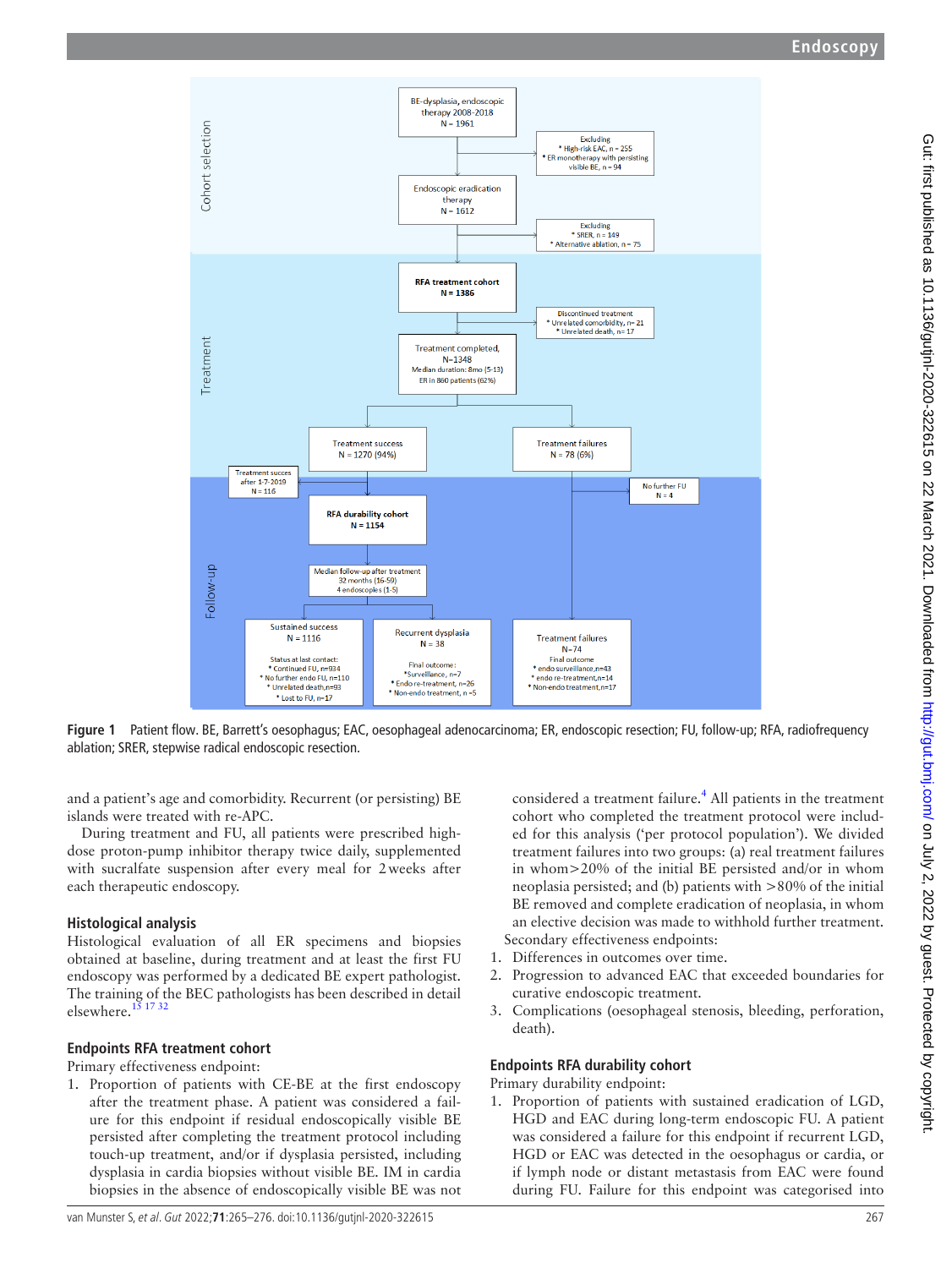

<span id="page-3-0"></span>**Figure 2** Treatment protocol. Treatment protocol followed by all Barrett Expert Centers in the Netherlands. APC, argon plasma coagulation; BE, Barrett's oesophagus; ER, endoscopic resection; EAC, esophageal adenocarcinoma; HGD, high-grade dysplasia; LGD, low-grade dysplasia; IM, intestinal metaplasia; RFA, radiofrequency ablation.

three groups according to the severity of recurrent disease: (a) LGD in a normal appearing cardia without recurrent BE; (b) recurrent BE with LGD/HGD/EAC amendable for curative endoscopic treatment; and (c) advanced EAC that exceeded boundaries for curative endoscopic treatment. Secondary durability endpoints:

- 1. Sustained eradication of HGD and EAC (recurrent LGD was considered as success).
- 2. Progression to advanced EAC that exceeded boundaries for curative endoscopic treatment.
- 3. Recurrence of non-dysplastic BE.
- 4. Diagnostic yield for FU endoscopies and random biopsies.
- 5. Association between frequent endoscopies in the first FU year and recurrence.
- 6. Association between IM in the cardia and recurrence.
- 7. Unrelated mortality rates and causes of death.

Detailed definitions for our endpoints are provided in [online](https://dx.doi.org/10.1136/gutjnl-2020-322615) [supplemental table S2.](https://dx.doi.org/10.1136/gutjnl-2020-322615)

# **Data collection**

The BEC registry, a joint database that includes all treated patients in the Netherlands, was initiated in 2016. Patients were identified from the prospective annual registrations of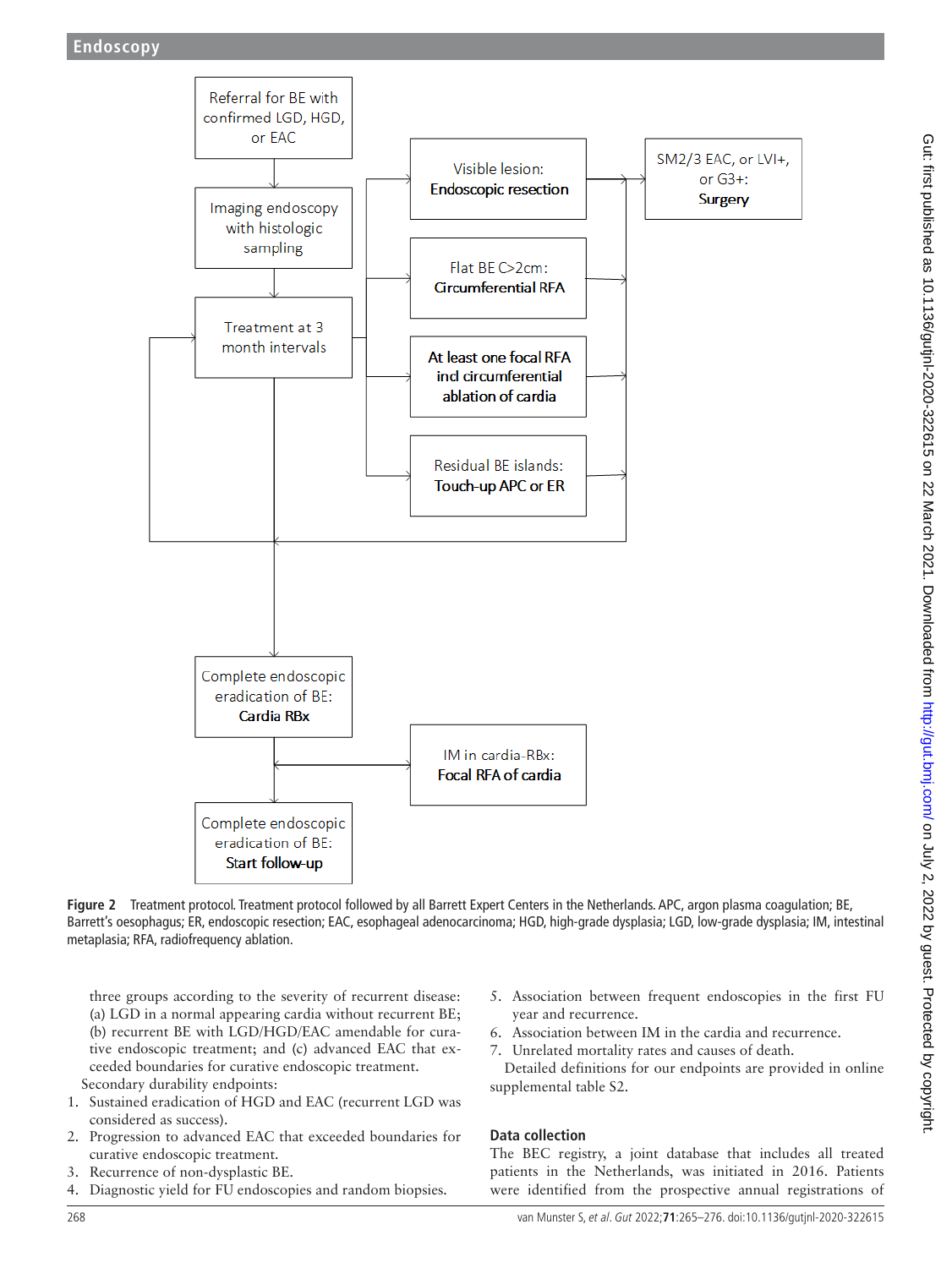treatment outcomes, prospective databases and/or patient lists at each centre. All relevant data regarding baseline characteristics, imaging, treatment and FU were retrospectively recorded from the endoscopy and pathology reports in the electronic patient files that were kept in each individual centre, and which were standardised from the beginning of the joint treatment protocol in 2008. All data were coded and merged in a joint, online database (Castor EDC), with a separately kept patient identification file.

The BEC registry was merged with the non-public microdata from Statistics Netherlands for survival outcomes, including date and cause of death.

#### **Data management**

Medical students in the final year of their degree reviewed all endoscopy and pathology reports for data collection under frequent supervision and after standardised training in the subject and the database. A second, independent assessment by a dedicated research fellow (MD) was done for a random 50% of the patient population. Additionally, all patients meeting primary or secondary endpoints had source data verified by a research fellow (MD) and were discussed during meetings with the study team (SvM, EN, RP, JB). All fields were examined for missing data, strange values or outliers, and these were completed or corrected where possible. All authors had access to the study data and reviewed and approved the final manuscript.

#### **Statistics**

Results of the descriptive analyses are presented as counts and proportions for categorical variables and median and ranges between the 25th and 75th percentile, or mean and SD for continues variables with skewed or normal distribution, respectively. CIs (2.5th; 97.5th percentile) were obtained using bootstrapping. Categorical variables were compared using a  $X^2$  test or Fisher's exact test, and continuous variables with a Student's t-test or Mann-Whitney U test.

The durability of eradication of dysplasia was estimated with the use of the Kaplan-Meier method. The HR for recurrent dysplasia was estimated with the use of a Cox proportional hazards model. Data for patients were censored at the last endoscopic FU. To assess causal associations, cox proportional hazard models were adjusted for age, gender, length of BE, worst histology at baseline, presence of a reflux stenosis, and presence of incident lesions during RFA treatment.

Median overall survival was estimated with use of the Kaplan-Meier. Patients were censored at the date patient was last known to be alive. Recurrence and survival were combined with the use of a cumulative incidence curve. Statistical analysis were performed using Rstudio for windows (V.3.6.1).

#### **RESULTS**

#### **Baseline characteristics**

A total of 1386 patients underwent at least one RFA treatment between 2008 and 2018 and were analysed for safety and effectiveness (*'RFA treatment cohort"*) ([figure](#page-2-0) 1). Patient characteristics are shown in [table](#page-4-0) 1.

#### **Treatment cohort outcomes**

CE-BE (ie, a complete endoscopic eradication of all visible BE) at the end of the treatment phase was achieved in 94% of patients who completed the treatment protocol (95% CI 93 to 95) (1270/1348). This proportion was constant over time

#### <span id="page-4-0"></span>**Table 1** Baseline characteristics

|                                                           | <b>RFA treatment</b><br>cohort<br>$N = 1386$ | <b>RFA durability</b><br>cohort<br>$N = 1154$ |
|-----------------------------------------------------------|----------------------------------------------|-----------------------------------------------|
| <b>Demographics</b>                                       |                                              |                                               |
| Male gender, n (%)                                        | 1122 (81)                                    | 947 (82)                                      |
| Age, years, mean $(\pm SD)$                               | 65 (10)                                      | 64 (9)                                        |
| BMI, kg/m <sup>2</sup> , mean $(\pm SD)$                  | 28(4)                                        | 28 (4)                                        |
| <b>BE history</b>                                         |                                              |                                               |
| Prior fundoplication, n (%)                               | 23(2)                                        | 21 (2)                                        |
| Surveillance history, n (%)<br>In years, median (P25-P75) | 892 (64)<br>$4(2-8)$                         | 759 (66)<br>$3(0-8)$                          |
| <b>Imaging</b>                                            |                                              |                                               |
| Hiatal hernia, n (%)<br>In cm, mean $(\pm SD)$            | 1321 (95)<br>$3(2-4)$                        | 1099 (95)<br>$3(2-4)$                         |
| Oesophagitis, n (%)                                       | 49 (4)                                       | 38 (3)                                        |
| Stenosis, n (%)                                           | 49(4)                                        | 42 (4)                                        |
| Circumferential BE, median (P25-P75)                      | $2(1-6)$                                     | $2(0-5)$                                      |
| Maximum BE, median (P25-P75)                              | $5(3-8)$                                     | $4(3-7)$                                      |
| Visible lesion, n (%)                                     | 860 (62)                                     | 718 (62)                                      |
| Primary Paris type, n (%)                                 |                                              |                                               |
| $0$ - $lp/s$                                              | 81 (11)                                      | 63(9)                                         |
| 0-lla                                                     | 490 (69)                                     | 419 (58)                                      |
| $0$ -IIb                                                  | 111 (16)                                     | 90 (13)                                       |
| $0$ -llc                                                  | 29(4)                                        | 22(3)                                         |
|                                                           | 149 missing                                  | 124 missing                                   |
| Size, mm, median (P25-P75)                                | 15 (10-20)                                   | $15(10-20)$                                   |
| Pathology                                                 |                                              |                                               |
| Worst overall histology, n (%)                            |                                              |                                               |
| LGD                                                       | 375 (27)                                     | 306 (27)                                      |
| <b>HGD</b>                                                | 422 (30)                                     | 362 (31)                                      |
| LR-EAC                                                    | 589 (43)                                     | 486 (42)                                      |
| <b>Treatment</b>                                          |                                              |                                               |
| Endoscopic resection, n (%)                               | 860 (62)                                     | 718 (62)                                      |
| Cap-based ER, n (%)                                       | 839 (61)                                     | 688 (60)                                      |
| ESD, $n$ $(\%)$                                           | 31(2)                                        | 20(2)                                         |
| <b>RFA</b> treatment                                      |                                              |                                               |
| C-RFA, median (P25-P75)                                   | $1(0-1)$                                     | $1(0-1)$                                      |
| F-RFA, median (P25-P75)                                   | $2(1-2)$                                     | $2(1-2)$                                      |
| Total RFA, median (P25-P75)                               | $2(1-3)$                                     | $2(1-3)$                                      |
| Patients with >2 C-RFA, n (%)                             | 9(0.6)                                       | 6(0.5)                                        |
| Patients with >4 total RFA, n (%)                         | 57 (4)                                       | 44 (4)                                        |
| Touch-up APC, n (%)                                       | 519 (37)                                     | 462 (40)                                      |
| Touch-up ER, $n$ $(\%)$                                   | 80(6)                                        | 74 (6)                                        |
| ER for incident lesion, n (%)                             | 69(5)                                        | 44 (4)                                        |

APC, argon plasma coagulation; BE, Barrett's oesophagus; BMI, body mass index; C-RFA, circumferential RFA; EAC, esophageal adenocarcinoma; EMR, endoscopic mucosal resection; ER, endoscopic resection; ESD, endoscopic submucosal dissection; F-RFA, focal RFA; GEJ, gastroesophageal junction; HGD, high-grade dysplasia; LGD, low-grade dysplasia; LR-EAC, Low-risk esophageal adenocarcinoma.

([online supplemental figure S1](https://dx.doi.org/10.1136/gutjnl-2020-322615)). Of the 1270 patients with CE-BE, 85 (7%) had persisting IM in biopsies obtained from a normal appearing cardia.

In 62% of patients, a visible lesion was removed with ER before RFA. This proportion differed along with the worst histological diagnosis at baseline: 17% of patients with LGD underwent baseline ER (62/375), compared with 53% of HGD patients (225/422) and 99% of patients with EAC (583/589). Six patients had EAC in a random biopsy, without visible lesions,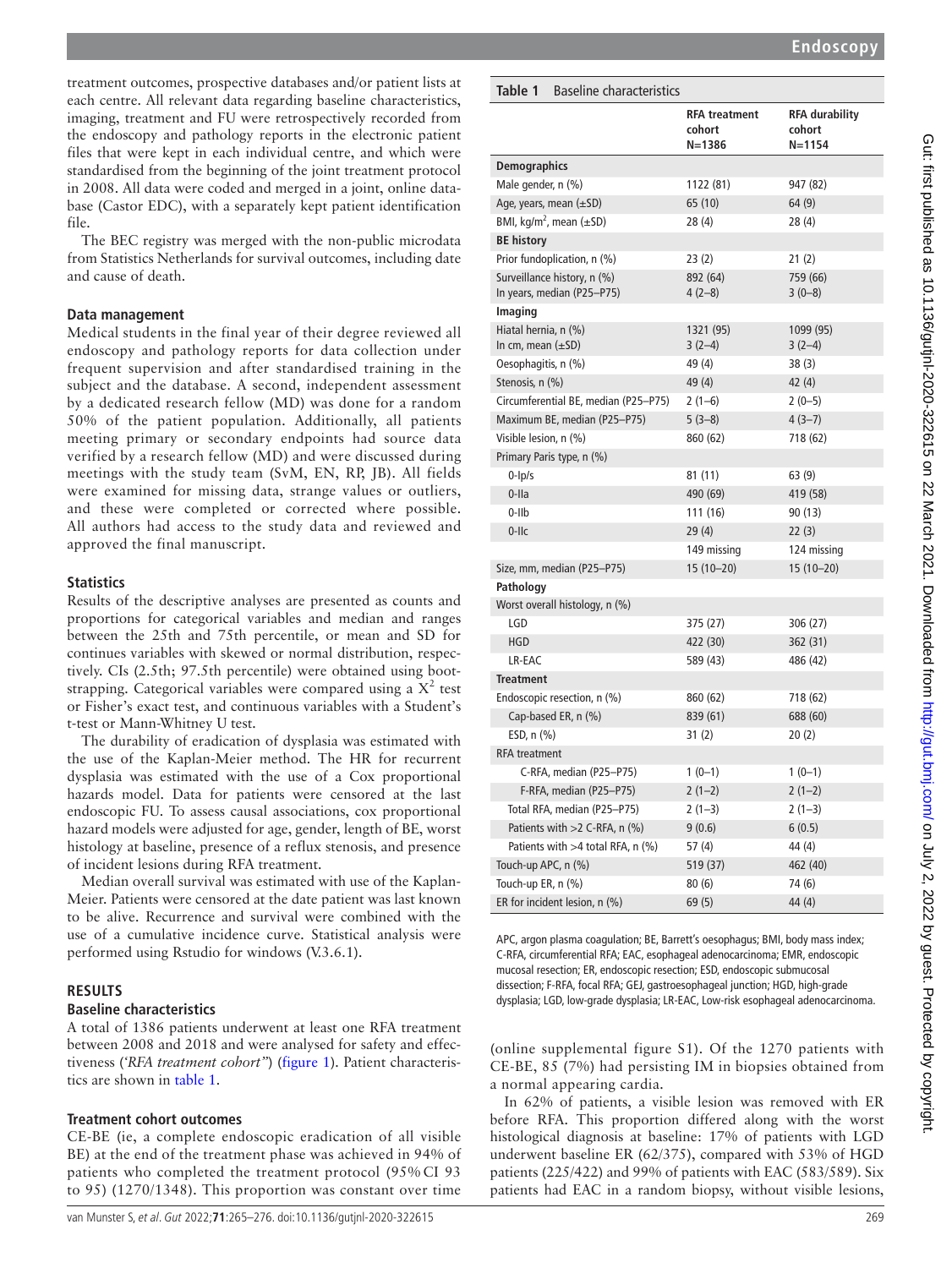and underwent RFA monotherapy, all were treated before 2015. For HGD patients, this proportion showed a significant increase over the years (47% before 2013 and 59% thereafter, p0.01; [online supplemental figure S1\)](https://dx.doi.org/10.1136/gutjnl-2020-322615).

A total of 68 (5%) patients were noted to have a neoplastic lesion after RFA was started ('incident lesion') that was removed with ER and showed HGD ( $n=26$ ) or EAC ( $n=42$ ). Baseline histology for these patients was HGD ( $n=27$ ), or EAC ( $n=41$ ). The incident lesion harboured a worse diagnosis than at baseline in 20 patients (20/1386; 1%).

Treatment consisted of median 1 circumferential (p25–p75 0–1) and two focal (p25–p75 1–2) RFA treatments per patient and was followed by touch-up ER (80/1386; 6%) and/or APC (519/1386; 37%) for residual BE areas.

#### Treatment failures

Seventy-eight patients (78/1348; 6%) had remaining Barrett's mucosa and/or dysplasia, and were defined as failures after median 10 (p25–p75 5–22) months of treatment. In 34 failures (34/78; 44%), over 80% of the initial BE had been removed, and an elective decision was made to withhold further treatment. These patients had median C1M2 residual BE with nondysplastic IM  $(n=21)$  or LGD  $(n=13)$  (online supplemental [table S3\)](https://dx.doi.org/10.1136/gutjnl-2020-322615). During mean surveillance of 49 months with 3 endoscopies per patient after treatment was stopped, 6 (18%) developed a visible lesion. All were detected at early stages and were curatively treated endoscopically with ER for HGD (n=4) or mucosal EAC  $(n=2)$ .

The other 44 failures (44/78; 56%) were real treatment failures in whom CE-BE could not be achieved, due to poor squamous regeneration (n=27) or progression to disease that exceeded boundaries for curative endoscopic treatment ( $n=17$ ). These patients had median C5M7 residual BE with non-dysplastic IM (n=16), LGD (n=8), HGD (n=11), or EAC (n=9) (online [supplemental table S3](https://dx.doi.org/10.1136/gutjnl-2020-322615)). The  $17$  patients  $(17/1386; 1\%)$  who progressed to disease that exceeded the curative indication of endoscopic treatment developed high-risk EAC (n=7, all diagnosed after ER for an incident lesion) or new visible abnormalities that could not be removed with ER due to multifocality  $(n=9)$  or a persisting visible lesion that could not be removed with ER due to post-treatment fibrosis (n=1). Nine patients underwent esophagectomy and remained free of disease up to the moment of data collection (n=7) or died due to unrelated causes  $(n=2)$ . The other eight patients were unfit for major surgery and had EAC-related death (n=4); unrelated death (n=2); or were alive at the moment of data collection ( $n=2$ ). Twelve of these 17 cases were identified at baseline as complicated cases due to BE segment >10cm, severe reflux oesophagitis, and/or multifocal neoplasia [\(online supplemental table S4](https://dx.doi.org/10.1136/gutjnl-2020-322615)).

The majority of the real treatment failures was identified early in the treatment phase. The median time between first treatment and decision to stop further treatment was 8 months. In twothirds (29/44, 67%), treatment was stopped within the first 12 months, in 10 (23%) between 12 and 18 months, and in 4 (9%) after 18 months.

#### Complications

Oesophageal stenosis requiring endoscopic dilatation was the most common complication and occurred in 15% of patients (95%CI 13 to 17) (210/1386) ([table](#page-5-0) 2). In 170 cases (170/1386; 12%), stenosis was resolved after 5 or less dilatations (median 2), but 40 patients (40/1386; 3%) developed a severe stenosis that required median 9 endoscopic dilatations. Additional incision

#### <span id="page-5-0"></span>**Table 2** Safety outcomes

|                                         | <b>Total patients</b><br>$N = 1386$ |
|-----------------------------------------|-------------------------------------|
| At least 1 complication, n (% (95% CI)) | 268 (21 (19 to 23))                 |
| <b>Stenosis</b>                         |                                     |
| Incidence, n (% (95% CI))               | 210 (15 (13 to 17))                 |
| Severity*, n (% (95% CI))               |                                     |
| Mild/moderate                           | 170 (12 (11 to 14))                 |
| Severe                                  | 40 (3 (2 to 4))                     |
| Post-procedural bleed                   |                                     |
| Incidence, n (% (95% CI))               | 52 (4 (3 to 5))                     |
| Severity*, n (% (95% CI))               |                                     |
| Mild                                    | 19 (1 (1 to 2))                     |
| Moderate                                | 25 (2 (1 to 3))                     |
| Severe                                  | 8(0.5(0.3 to 1))                    |
| Cause, n                                |                                     |
| ER                                      | 29                                  |
| <b>RFA</b>                              | 23                                  |
| Perforation                             |                                     |
| Incidence, n (% (95% CI))               | 11 $(0.8(0.4 \text{ to } 1))$       |
| Severity*, n (% (95% CI))               |                                     |
| Mild                                    | 5(0.4(0.1 to 0.9))                  |
| Moderate                                | $6(0.4(0.2 \text{ to } 1))$         |
| Severe                                  |                                     |
| Cause, n                                |                                     |
| ER                                      | 6                                   |
| <b>Endoscopic dilatation</b>            | 5                                   |

\*Adverse events were graded as 'mild' (unplanned hospital admission, hospitalisation <3 days, haemoglobin drop <3 g, no transfusion), 'moderate' (4–10 days hospitalisation,<4 units blood transfusion, repeat endoscopic intervention, radiological intervention), 'severe' (hospitalisation >10 days, intensive care unit (ICU) admission, need for surgery, >4 units blood transfusion, in the case of stenosis: >5 dilatations, stent placement or incision therapy) or 'fatal' (death attributable to procedure <30 days or longer with continuous hospitalisation). See [online supplemental table S2](https://dx.doi.org/10.1136/gutjnl-2020-322615) for more definitions.

ER, Endoscopic resection; RFA, Radiofrequency ablation.

therapy was required in 10 patients and esophageal stent placement in 4. All stenosis were managed endoscopically. Most severe stenosis occurred after extensive ER followed by RFA, but 12 patients (12/1386; 0.9%) developed a severe stenosis after a single circumferential RFA. Increasing BE length, prior ER and more extensive prior ER were risk factors for stenosis [\(online](https://dx.doi.org/10.1136/gutjnl-2020-322615) [supplemental table S5\)](https://dx.doi.org/10.1136/gutjnl-2020-322615).

The bleeding rate for RFA was 2% per procedure (95%CI 1 to 2) or 4% per patient (95%CI 3 to 5). No perforations occurred after RFA. Perforations occurred in 11 patients (1% (95% CI 0 to 1)) after ER  $(n=6)$  or endoscopic dilatation for oesophageal stenosis (n=5), all were managed conservatively or with endoscopic intervention.

There were no procedure related deaths.

#### **Durability cohort outcomes**

One thousand one hundred fifty-four patients who had a complete eradication of BE (CE-BE) on RFA, were analysed for long-term outcomes. The median duration of endoscopic FU (ie, until the last FU endoscopy) was 43 (p25–p75 22–69, minimum 8) months after baseline and 32 (16–59) months after the last treatment (total time at risk 3706 person years) with median 4 (1–5) FU endoscopies per patient. A substantial number of patients had long-term FU: 317 patients had FU ≥5 years and 148 patients had FU  $\geq$ 7 years after achieving CE-BE. The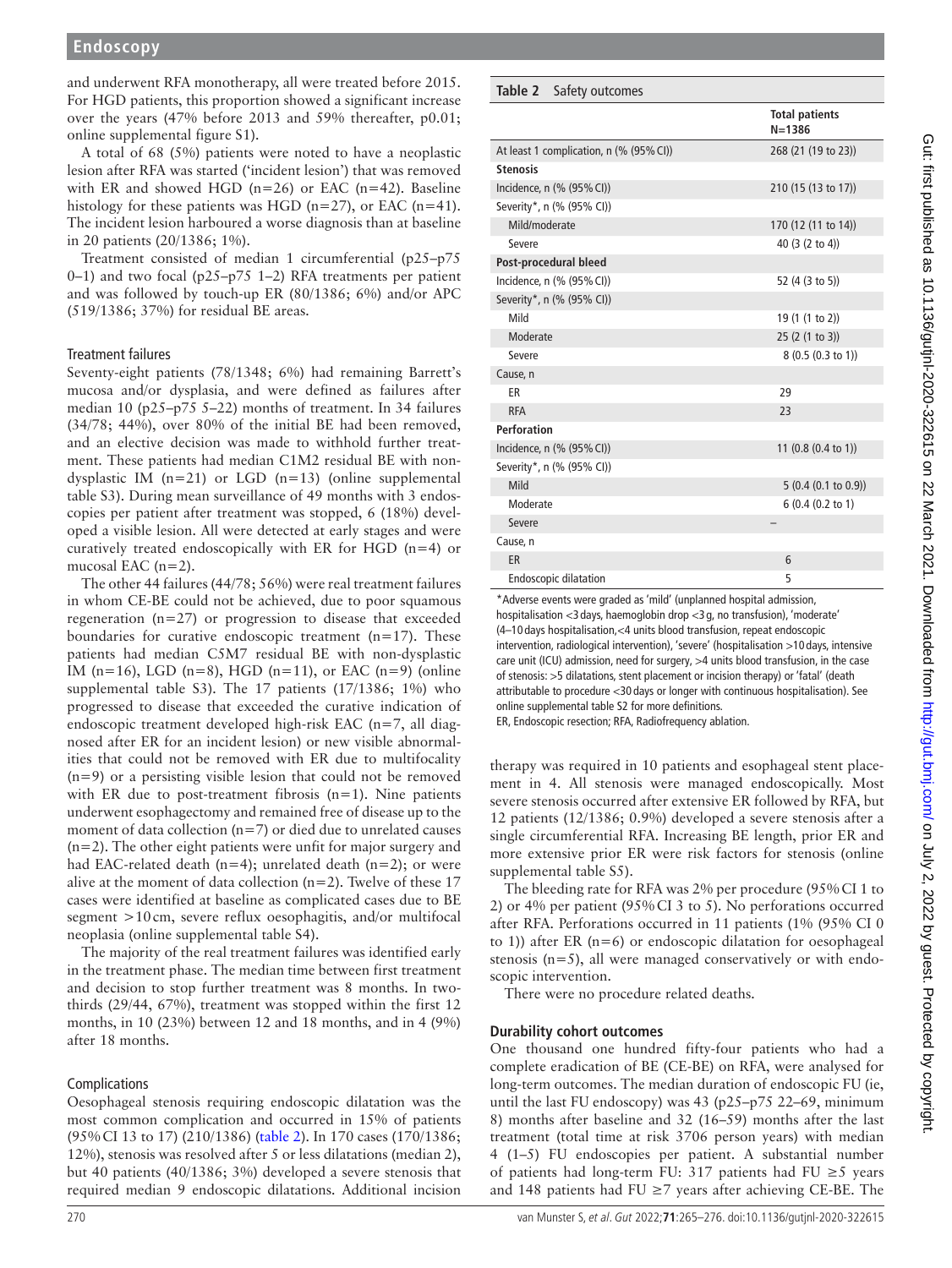



<span id="page-6-0"></span>**Figure 3** Long-term outcomes. Kaplan-Meier curve for the risk for recurrent dysplasia during follow-up (FU) based on the 'RFA durability cohort'. A patient was considered a failure for the endpoint if recurrent dysplasia was found, irrespective of whether curative endoscopic retreatment was performed. Patients were censored at the last FU endoscopy at the moment of data collection.

majority of patients was still under endoscopic surveillance at the moment of data collection (n=934). In 203 patients, endoscopic FU was stopped due to age, comorbidity or death, median 37 months after the last treatment. Seventeen patients (1%) were lost to FU after mean 34 months of endoscopic surveillance with median 3 FU endoscopies.

During FU, recurrence of LGD, HGD or EAC occurred in 38 (38/1154; 3%) patients (annual risk 1.0% (95% CI 0.8 to 1.4)) [\(figure](#page-6-0) 3). A total of 24 patients had recurrent HGD/EAC (24/1154; 2%; annual risk 0.7 (95% CI 0.4 to 1.0)).

Recurrences were categorised in three grades: (1) LGD in a normal appearing cardia (9/38; 24%); (2) recurrent BE with dysplasia/EAC (24/38; 63%); and (3) advanced EAC that exceeded boundaries for curative endoscopic treatment (5/38; 13%) ([table](#page-6-1) 3, [online supplemental figure S2\)](https://dx.doi.org/10.1136/gutjnl-2020-322615). Patients in category 1 underwent treatment  $(n=1)$  or surveillance without progression (n=8). All patients in category 2 underwent successful endoscopic treatment and CE-BE was re-established in all. Of the five patients with progression to advanced EAC (5/1154, 0.4%, annual risk 0.1% (95% CI 0.1 to 0.3)), four patients underwent surgery (T1bN1; T1bN1, T1N2, T1bN0), of which three patients later died from metastasised disease. A single patient had metastasised disease without intraluminal recurrence at the moment recurrence was diagnosed. Three of the five patients were identified at baseline as complicated cases with BE segment >10cm, severe reflux oesophagitis and/ or multifocal neoplasia ([online supplemental table S4\)](https://dx.doi.org/10.1136/gutjnl-2020-322615). In total, 8 patients (8/1154; 0.7%) had a worse disease stage during FU than at baseline staging.

Recurrence occurred median 31 months<sup>19-43</sup> after CE-BE ([figure](#page-6-0) 3). The majority of recurrences developed in the tubular oesophagus (24/38; 62%); either in short segment BE (median

<span id="page-6-1"></span>

| Table 3<br>Recurrences                                             |                            |                                            |                              |
|--------------------------------------------------------------------|----------------------------|--------------------------------------------|------------------------------|
|                                                                    | <b>LGD at GEJ</b><br>$N=9$ | <b>Recurrent dysplasia/EAC</b><br>$N = 24$ | <b>Advanced EAC</b><br>$N=5$ |
| <b>Initial BE</b>                                                  |                            |                                            |                              |
| Length, median (P25-P75)                                           | C6M7 (4-9; 5-9)            | $C3M5(1-7; 3-9)$                           | C8M10 (5-11; 7-12)           |
| Histology, n (%)                                                   |                            |                                            |                              |
| LGD                                                                | 1(11)                      | 3(13)                                      | $\overline{\phantom{0}}$     |
| <b>HGD</b>                                                         | 6(67)                      | 5(21)                                      | 2(40)                        |
| LR-EAC                                                             | 2(22)                      | 16(67)                                     | 3(60)                        |
| Severe reflux, n (%)                                               | 3(33)                      | 1(4)                                       | 3(60)                        |
| <b>Treatment</b>                                                   |                            |                                            |                              |
| Baseline ER, n (%)                                                 | 5(56)                      | 19 (79)                                    | 4(80)                        |
| N C-RFA, median (P25-P75)                                          | $1(1-2)$                   | $1(0-1)$                                   | $1(1-2)$                     |
| N F-RFA, median (P25-P75)                                          | $2(2-3)$                   | $2(1-2)$                                   | $2(1-3)$                     |
| <b>FU</b>                                                          |                            |                                            |                              |
| Prior IM in cardia, n (%)                                          | 2(22)                      | 1(4)                                       | $\mathbf 0$                  |
| N FU endoscopies before recurrence, median (P25-P75)               | $3(1-5)$                   | $4(2-5)$                                   | $2(2-3)$                     |
| Months between last treatment and recurrence, median (P25-P75)     | $31(17-45)$                | $31(23-47)$                                | 25 (18-39)                   |
| Months between last FU endsoscopy and recurrence, median (P25-P75) | $11(9-13)$                 | $12(10-15)$                                | $12(7-17)$                   |
| Recurrence                                                         |                            |                                            |                              |
| Location, n (%)                                                    |                            |                                            |                              |
| Cardia                                                             | 9(100)                     | 4(17)                                      | $1(25)^*$                    |
| Tubular                                                            |                            | 20(83)                                     | 3(75)                        |
| Detection                                                          | Cardia RBx                 | Visible BE a/o lesion                      | Visible BE a/o lesion*       |
| Histology, n (%)                                                   |                            |                                            |                              |
| LGD                                                                | 9(100)                     | 5(21)                                      |                              |
| <b>HGD</b>                                                         |                            | $7(29)$ t                                  |                              |
| LR-EAC                                                             |                            | $12(50)$ t                                 |                              |
| HR-EAC                                                             |                            |                                            | $5(100)$ <sup>+</sup>        |

\*A single patient developed symptomatic, metastasized disease without abnormalities in the oesophagus.

†A worst histological grade during FU as compared with baseline, was found in eight patients in total. Three patients with baseline LGD who developed HGD (n=1) or LR-EAC (n=2) and in all five patients who developed HR-EAC during FU.

BE, Barrett's oesophagus; C-RFA, circumferential RFA; EAC, oesophageal adenocarcinoma; ER, endoscopic resection; F-RFA, focal RFA; FU, follow-up; HGD, high-grade dysplasia; IM, intestinal metaplasia; LGD, low-grade dysplasia; RBx, Random biopsies.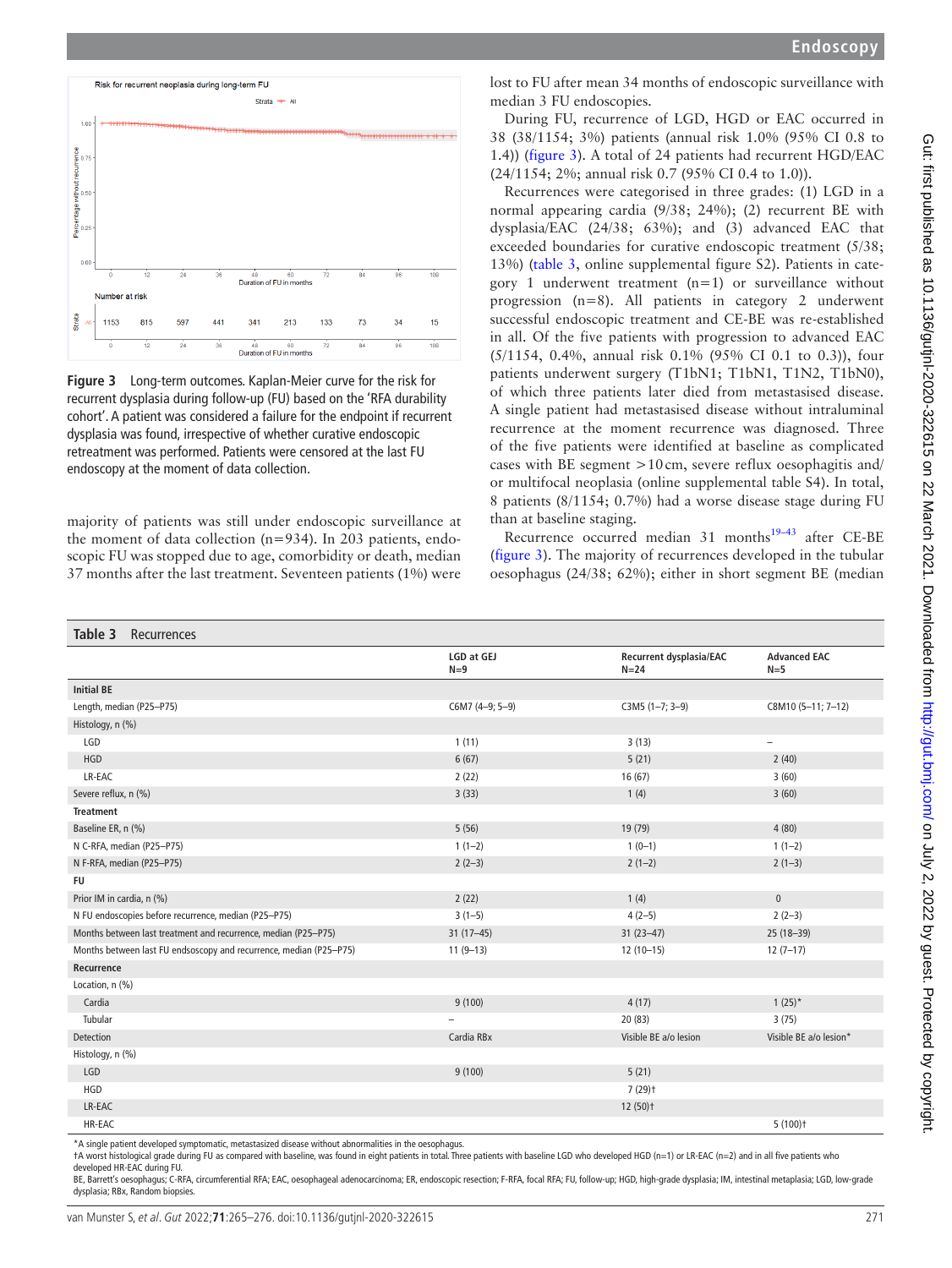C1M2) or in small BE islands, always within the extent of the initial BE segment [\(online supplemental figure S3](https://dx.doi.org/10.1136/gutjnl-2020-322615)). The remaining 38% (14/38) occurred at the cardia. All recurrences in categories 2 and 3 were detected as endoscopic abnormalities (recurrent BE and/or visible lesion). No recurrent HGD/EAC was diagnosed solely on random biopsies.

#### Recurrent non-dysplastic BE

During FU, recurrent NDBE occurred in 109 patients (9% (8–11)), the majority of which had diminutive BE islands (84/1154; 7%). Twenty-seven patients (27/1154; 2%) developed recurrent BE tongues of limited size (median C0M2), in all cases of lesser extent than the initial BE [\(online supplemental table](https://dx.doi.org/10.1136/gutjnl-2020-322615)  [S6\)](https://dx.doi.org/10.1136/gutjnl-2020-322615). One patient (1/109; 1%) progressed to LGD in a recurrent C1M2 BE. No patient with recurrent BE progressed to HGD/EAC during a median FU of 24 months with median 2 endoscopies.

Recurrent BE tongues were detected after median 38 months, whereas BE islands were detected significantly shortly after treatment (median 15 months, P0.02). The annual risk for BE islands was  $3\%$  (2–4) in years 1–2 and 1% (1–1) in the years thereafter. The risk for recurrent BE tongues was 0.4% (95% CI 0.2% to 0.8%) in the first 2 years and 1% (95% CI 1% to 2%) in the years thereafter ([online supplemental figure S4 and S5\)](https://dx.doi.org/10.1136/gutjnl-2020-322615).

#### Diagnostic yield of FU endoscopies

Overall, a total of 3889 FU endoscopies was performed in 1154 patients. The diagnostic yield for detection of recurrent LGD/ HGD/EAC was 1.0% (95% CI 0.7% to 1.3%) (38/3889) per endoscopy and 0.6% (95% CI 0.4 to 0.9) for recurrent HGD/ EAC (24/3889).

Patients in whom CE-BE was achieved before 2015 (n=393) underwent 3-monthly endoscopies in the first year of FU (ie, FU at 0–3–6–9–12 months from CE-BE), whereas the remaining 761 patients had the first FU endoscopy performed after 1year (ie, at 0–12 months from CE-BE). In multivariate cox analysis, no significant association was found between the frequency of

FU in year 1 and dysplastic recurrence during the first 30 months (adjusted HR 1.6 (95% CI 0.6 to 4.1)). During long-term FU, no significant association was found between the frequency of FU in year 1 and progression to advanced neoplasia (adjusted HR 0.8 (95% CI 0.1 to 5.8)) ([online supplemental table S7\)](https://dx.doi.org/10.1136/gutjnl-2020-322615).

#### Random sampling from neosquamous epithelium

A total of 8588 random biopsies were obtained from the NSE in 376 patients during 924 FU endoscopies. Buried BE was found in 10 biopsies; in 1% of all endoscopies (95%CI 1 to 2) and 0.1% of all biopsies (95%CI 0.1 to 0.2) [\(table](#page-7-0) 4). None of the buried BE samples showed signs of dysplasia and during a median FU of 4 years and a median of 4 endoscopies after buried BE was noted, the finding was not reproduced and none of the patients showed dysplastic progression.

In 2013, we stopped obtaining random NSE biopsies. Outcomes before 2013 (annual recurrence risk 1.3 (95% CI 0.5 to 2.1)) did not differ significantly from those after 2013 (annual recurrence risk 1.0 (95% CI 0.6 to 1.3)) (p 0.56).

#### Random sampling from the cardia

Random biopsies from a normal appearing cardia were obtained during 2733 FU endoscopies in 1121 patients [\(table](#page-7-0) 4). Nondysplastic IM was found in 14% of patients (95%CI 12% to 16%), either as persisting IM after treatment ( $n=78$ ) or recurrent IM during FU (n=72). During median 3 endoscopies<sup>2-4</sup> after the first IM finding, IM was reproduced in 33% of patients (95%CI 26% to 42%) during one  $(n=11)$  or more  $(n=32)$  endoscopies ([table](#page-7-0) 4). Three patients (2% (95% CI 0% to 7%)) subsequently developed LGD: 2 developed LGD in the cardia without visible BE 12 months after IM was found and 1 developed a BE island in the tubular oesophagus with LGD 36 months after IM was noted in the cardia. None of the patients with IM progressed to HGD or EAC. In multivariate cox analysis adjusted for potential confounders (age, gender, BE length, worst baseline histology, reflux stenosis, incident lesion), no statistically significant association was found between a finding of non-dysplastic IM in the

<span id="page-7-0"></span>

| Diagnostic yield and relevance of random biopsies during follow-up (FU)<br>Table 4 |                                                       |                                                |                                             |                                          |                                                  |                                                   |                                                                |                                                            |
|------------------------------------------------------------------------------------|-------------------------------------------------------|------------------------------------------------|---------------------------------------------|------------------------------------------|--------------------------------------------------|---------------------------------------------------|----------------------------------------------------------------|------------------------------------------------------------|
|                                                                                    | <b>Cumulative incidence</b>                           |                                                |                                             | Relevance                                |                                                  |                                                   |                                                                |                                                            |
| <b>Finding</b>                                                                     | <b>Patient rate</b><br>$\frac{0}{0}$<br>(95% CI) n/N* | <b>Endoscopy rate</b><br>$\%$<br>(95% CI) n/N+ | <b>Biopsy rate</b><br>$\%$<br>(95% CI) n/N  | FU‡:<br>Years<br><b>Median (P25-P75)</b> | FU‡,<br>N endoscopies<br><b>Median (P25-P75)</b> | Reproduced<br>%<br>(95% CI) n/N                   | Progression to<br>LGD/HGD/EAC<br>$\frac{0}{0}$<br>(95% CI) n/N | Progression<br>to HGD/EAC<br>$\frac{0}{0}$<br>(95% CI) n/N |
| NSE random biopsies                                                                |                                                       |                                                |                                             |                                          |                                                  |                                                   |                                                                |                                                            |
| <b>Buried IM</b>                                                                   | 2.7<br>$(1.5 \text{ to } 4.8)$<br>(10/376)            | 1.1<br>$(0.6 \text{ to } 2.0)$<br>(10/924)     | 0.1<br>$(0.1 \text{ to } 0.2)$<br>(10/8588) | 4(4 to 5)                                | 4(4 to 5)                                        | $\mathbf{0}$<br>(0 to 3.4)<br>(0/10)              | $\mathbf{0}$<br>(0 to 3.4)<br>(0/10)                           | $\mathbf{0}$<br>(0 to 3.4)<br>(0/10)                       |
| Cardia random biopsies                                                             |                                                       |                                                |                                             |                                          |                                                  |                                                   |                                                                |                                                            |
| IM                                                                                 | 13.8<br>$(11.5 \text{ to } 15.5)$<br>(150/1121)       | 7.2<br>$(6.3 \text{ to } 8.3)$<br>(198/2733)   | <b>NA</b>                                   | 3(2 to 4)                                | $3(2 \text{ to } 4)$                             | 33.3<br>$(25.8 \text{ to } 41.8)$<br>$(43/129)$ § | 2.3<br>$(0.1 \text{ to } 7.2)$<br>(3/129)                      | $\mathbf{0}$<br>(0 to 2.9)<br>(0/129)                      |
| <b>LGD</b>                                                                         | 0.81<br>$(0.42 \text{ to } 1.5)$<br>(9/11121)         | 0.73<br>$(0.46 \text{ to } 1.15)$<br>(20/2733) | <b>NA</b>                                   | $2(2 \text{ to } 5)$                     | 2 $(2 to 4)$                                     | 75.0<br>$(35.6 \text{ to } 95.6)$<br>(6/8)        | <b>NA</b>                                                      | $\mathbf{0}$<br>(0 to 40.2)<br>(0/8)                       |
|                                                                                    |                                                       |                                                |                                             |                                          |                                                  |                                                   |                                                                |                                                            |

The diagnostic yield of random biopsies from NSE and cardia and long-term follow-up of abnormal findings.

\*N = patients with at least 1 endoscopy with sampling from NSE or cardia.

†N = Endoscopies with sampling from NSE or cardia.

‡Median FU after detection of buried BE; IM; of LGD.

§N=patients with IM in the cardia; either at end of treatment (n=78) or during FU (n=72). Patients with treatment (n=9) or no FU (n=12) were excluded.

¶A single patient underwent additional RFA and was not included for the FU analysis.

\*\*Adjusted for potential confounders age, gender, length of BE, worst pathology at baseline, reflux stenosis, incident lesion.

BE, Barrett's oesophagus; IM, intestinal metaplasia; LGD, low-grade dysplasia; NSE, neosquamous epithelium; RBx, random biopsies; RFA, radiofrequency ablation.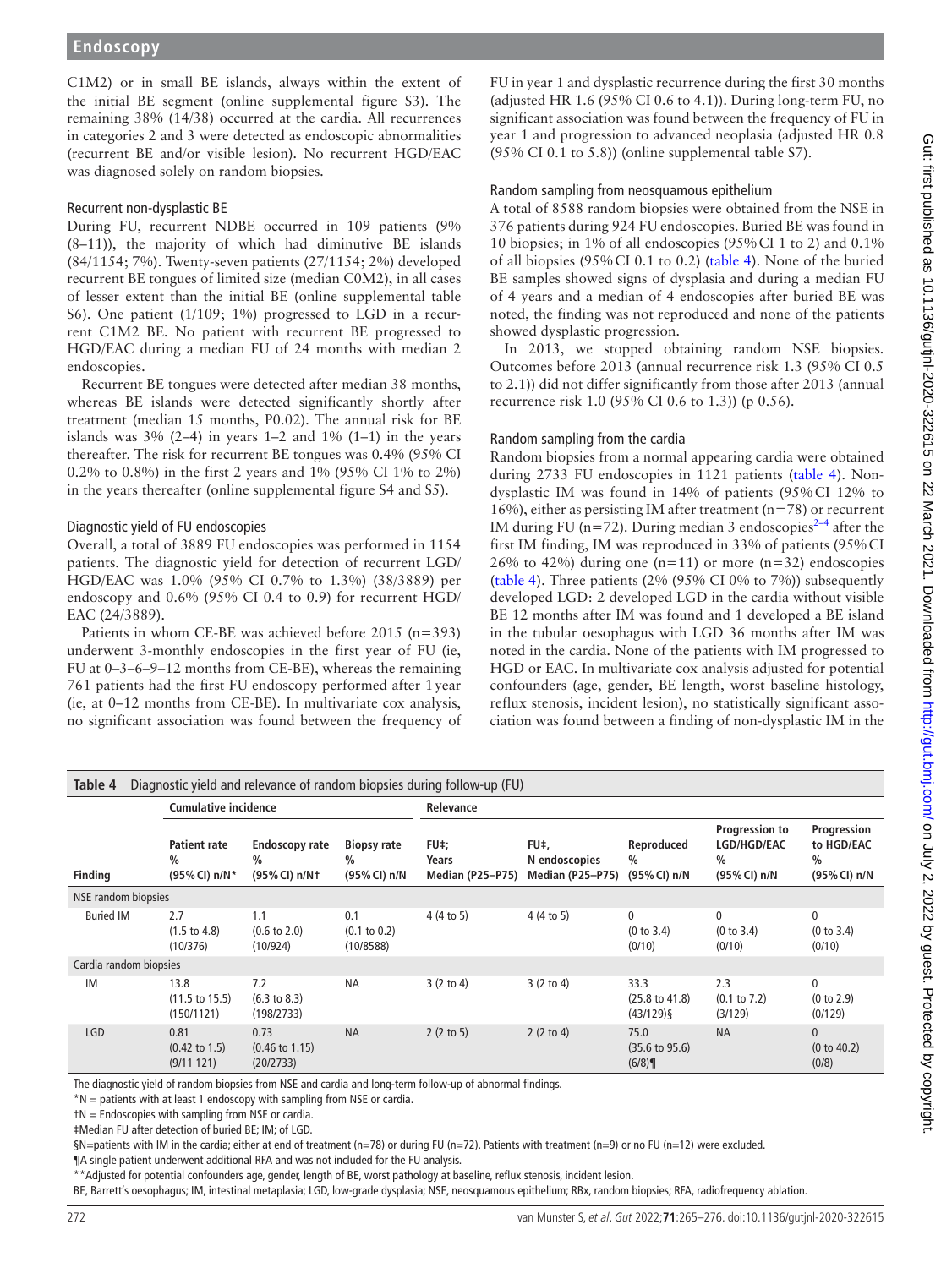cardia and the risk for recurrence (adjusted HR 0.5 (95% CI 0.2 to 1.7)).

Random biopsies from the cardia were noted to contain LGD in 9 patients (9/11121; 0.8%) and 23 endoscopies (20/2733; 0.9%) (all defined as 'recurrences', [table](#page-6-1) 3). A single patient underwent additional RFA, while the other eight underwent surveillance and during median 2 years FU with two endoscopies, none of these patients progressed to HGD/EAC.

In 2016, we stopped obtaining random cardia biopsies. Outcomes before 2016 (annual recurrence risk 1.0 (95% CI 0.6 to 1.5)) did not differ significantly from those after 2016 (annual recurrence risk 1.0 (95% CI 0.6 to 1.5) (p 0.96)).

## **All-cause mortality**

During a median FU for vital status of 60months (p25–p75 38–86) after baseline or 49months (p25–p75 26–72) after the last treatment, 96 patients died, of which 92 due to unrelated causes (8.0% (6.5% to 9.7%)) and 4 due to metastasised EAC  $(0.3\% (0.0\% to 0.7\%)).$  Most common causes of death were neoplasms other than EAC (35/92; 38%), followed by cardiovascular disease (24/93; 26%) and respiratory disease (13/93; 14%). [Online supplemental figure S6](https://dx.doi.org/10.1136/gutjnl-2020-322615) shows the cumulative incidence of unrelated death and recurrence during FU.

## **Progression to EAC exceeding the boundaries for endoscopic treatment**

Overall, 22 patients (22/1386; 1.6% (95% CI 1.1% to 2.4%)) progressed to disease that exceeded guideline boundaries for curative endoscopic treatment, either during treatment  $(n=17)$ or during FU after CE-BE was established  $(n=5)$ . The individual case histories of all these 22 patients are presented in [online](https://dx.doi.org/10.1136/gutjnl-2020-322615)  [supplemental table S4](https://dx.doi.org/10.1136/gutjnl-2020-322615).

## **DISCUSSION**

We report treatment outcomes and long-term FU for all 1386 patients with BE-related neoplasia (ie, LGD, HGD and low-risk EAC) who underwent endoscopic treatment with RFA since 2008, based on a nationwide cohort with treatment provided exclusively in expert centres. Treatment was effective in eradicating all BE in 94% of patients. Most failures had achieved a complete eradication of HGD/EAC, yet 1% of patients progressed to disease stages that exceeded the boundaries for curative endoscopic treatment. The majority of these patients (68%) underwent curative surgery or was unfit for major surgery and had died of unrelated causes or was alive at the moment of data collection.

Long-term effects were analysed over median 43 months with median 4 endoscopies and showed sustained eradication of dysplasia in 97%. The majority of the recurrences underwent curative endoscopic treatment, yet only 0.4% of all patients progressed to advanced EAC. Frequent FU visits in the first year did not contribute to detection of recurrences, nor did random biopsies from NSE or the cardia. Our data suggest that in expert centres, FU intervals after CE-BE may be extended, 3-monthly endoscopies in the first year may be omitted and random biopsies from NSE and cardia abandoned.

Successful treatment has previously been reported in 74%–98% of patients $4\frac{1}{2}$  with subsequent annual dysplastic recurrence risks of  $1\% - 20\%$  per patient year,  $4\frac{8-13}{1}$  in varying cohort studies and registries from USA and Europe. Our outcome for CE-BE (94%) lies at the upper end of this spectrum and our annual recurrence risk at the lower end (1%). Our beneficial rates might partially be explained by the stringent quality control in our study: treatment

was only performed in expert centres with dedicated pathologists and endoscopists who had participated in joint training programmes. Baseline ER for visible lesions was performed in 53% of HGD patients (ie, 47% of HGD patients had flat BE with HGD in random biopsies and underwent RFA) and 99% of patients with EAC, as compared with 47% and 77%, respectively, of patients in the UK cohort.<sup>33</sup> An important difference with RFA studies from the USA is that we incorporated ablation of the gastro-oesophageal junction during each focal RFA procedure, to guarantee optimal treatment of this area.<sup>634 35</sup> In addition, our treatment protocol allowed for additional, lowthreshold touch-up ER or APC for remaining BE islands after RFA and for additional focal RFA for persisting IM in the GEJ post-RFA. Finally, persisting IM in a normal appearing GEJ after treatment was included in our definition for success, and treatment success was assessed during a single endoscopy.

The stenosis rate of 15% is relatively high as compared with other studies.<sup>4 6 33</sup> Most prospective clinical trials have restrictions in BE length (ie, less than 8–10cm) and in extent of prior ER (ie,  $\lt 2$  cm in length and/or  $\lt 50\%$  of the circumference). However, in current registry, we included all patients independent of BE length or extent of ER. Since these factors had an association with stenosis in our analysis, this may have contributed to the high stenosis rate in the current study.

Our data stress the importance of careful inspection prior to each RFA treatment. Although baseline ER was performed for 62% of patients, incident lesions were found in 5% of patients after RFA was initiated. All patients who progressed to advanced disease were identified as an incident lesion. If visible abnormalities are not recognised and removed with ER but inadvertently treated with RFA, this may lead to incomplete treatment, resulting in progression that remains undetected during the treatment course. Such occurrence may place the patient outside the window of opportunity for curative endoscopic treatment and even for curative surgery.

Although the majority of patients with an incident lesion had curative ER, 10% had progressed to high-risk cancer and required esophagectomy. Overall, 1% of patients had progressed to advanced EAC that exceeded boundaries for curative endoscopic treatment. The majority of progressors were identified at baseline as 'complicated' cases with BE neoplasia, due to ultralong BE segments, multifocal neoplasia and/or severe reflux disease. Extra caution is therefore recommended for these patients.

Our data show that post-RFA recurrences are rare. The annual incidence was 1% for recurrent LGD/HGD/EAC and 0.8% for recurrent HGD/EAC, which indicates that if one would follow 200 patients for 5year, only 8 will develop HGD/EAC. These rates are comparable to a non-dysplastic BE population under endoscopic surveillance, where FU is performed every 3–5 years.<sup>[1](#page-10-0)</sup>

Prior FU studies suggested that most recurrences occurred in the first year after treatment<sup>12 36</sup> and guidelines therefore suggest to perform 3-monthly endoscopies during the first year of FU, identical to the preablation era when visible lesions were removed with ER and the remaining flat BE was left untreated. The aforementioned studies included recurrent non-dysplastic BE and even IM in the cardia in the definition of recurrence. In our study, we also found more non-dysplastic BE, specifically diminutive islands, during the first 2 years after treatment as compared with the years thereafter. In our opinion, these small areas of non-dysplastic BE could very likely be *residual* tiny BE islands rather than *recurrent* BE. Either way, these small islands were easily treated with a single APC treatment and were found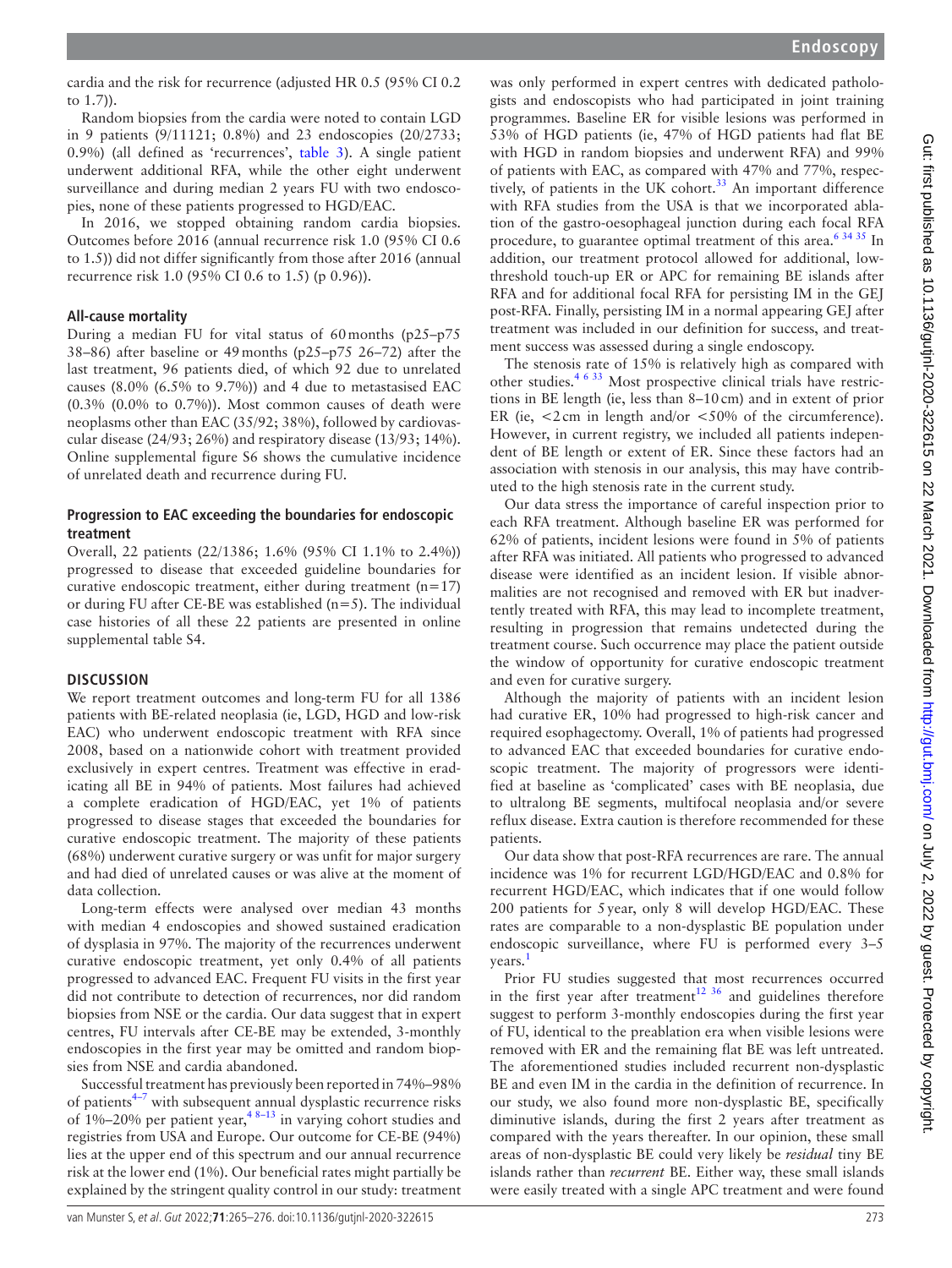to be of low clinical relevance. In our opinion, these findings do therefore not justify more frequent FU visits.

Our cohort could be considered as a natural experiment for the effects of 3-monthly endoscopies during the first year of FU. Until 2014, this frequent FU schedule was default while FU was performed on an annual basis from 2015 onwards. Although the cumulative incidence of LGD/HGD/EAC was slightly higher in the patients with 3-monhtly endoscopies FU (2.8 vs 1.4%), this difference was not statistically significant and was mainly based on an increased detection of LGD in the cardia, which given the absence of progression to HGD/EAC during FU, was of dubious clinical relevance. Since the reason to perform frequent FU is to prevent progression to advanced neoplasia, this should be the most important outcome in our natural experiment. Although numbers are very low, the risk appeared comparable (0.7% for frequent FU and 0.4% for annual FU, P0.4). Overall, our data suggest that frequent FU in the first year is not associated with clinically relevant recurrence during FU and can be loosened.

Furthermore, background mortality is significant in the posttreatment BE population and we recommend that this may be taken into account when defining of the need for and frequency of post-RFA FU. We are currently developing an evidence based post-RFA FU regimen based on a balance between the risk for recurrent, clinically relevant Barrett's neoplasia and a patient's overall life expectancy and risk to die of other causes.

Our data suggest that there is no need for random biopsies in post-RFA FU when treatment is performed in expert centres. All HGD/EAC recurrences appeared as endoscopically visible abnormalities and none were detected through random biopsies alone. Careful inspection of the NSE along the length of the initial BE, with targeted biopsies of any visible abnormality, is therefore the most essential part of FU. Crucial part of the inspection is careful retroflexed inspection of the cardia, since 18% of the HGD/EAC recurrences in this study occurred in this area, and these can easily be overlooked during inspection with the endoscope in antegrade position.

NSE random biopsies showed buried BE in 3% of patients, a finding that was neither reproduced nor associated with neoplastic progression during median 4 years of FU and a median of 4 endoscopies. Our findings are in line with other studies<sup>12</sup> and supports our decision to change in our FU strategy in 2013 by abandoning random NSE biopsies.

Cardia random biopsies were noted to contain IM in 14% of patients or 7% of endoscopies. Our data suggest that this is no clinically relevant disease and no indication for treatment: during median 3 years of FU with a median of 3 endoscopies, the finding was reproduced in only 33% of the patients and none progressed to neoplasia. This is in line with prior studies that showed reproduction of IM in 11%–33% during median 3–5 FU endoscopies.<sup>[4 9 37](#page-10-1)</sup> A recent study showed no increased risk for dysplasia among patients with recurrent IM of the cardia.<sup>[38](#page-11-9)</sup> These outcomes are comparable to those reported for a healthy, asymptomatic population without BE. IM can occur in 4%–15% of the normal population,<sup>[39–44](#page-11-10)</sup> and a study from the Mayo Clinic followed 86 patients with a diagnosis of IM of the cardia for 8 years, during which none progressed to neoplasia.<sup>45</sup> Accordingly, Krajciova *et al* showed in their retrospective analysis of 136 patients with successful ablation, that persisting IM after treated or recurrent IM during FU, detected in random biopsies from a normal appearing cardia, was not associated with an increased risk for dysplastic recurrence.<sup>[45](#page-11-11)</sup>

Apart from IM, an endoscopically normal cardia was found to contain LGD in 0.8% of patients or 0.7% of endoscopies. Although we defined this as a recurrence, the clinical

relevance of this finding was negligible. None of the patients progressed to HGD/EAC and this is in line with the aforementioned study from the Mayo Clinic, which showed no progression in eight patients with LGD of the cardia.<sup>[45](#page-11-11)</sup> Since we have stopped obtaining random biopsies from the cardia in 2016, this entity of 'invisible' LGD in the cardia will no longer be detected and, based on the low risk for progression, this appears justified. Moreover, since patients are kept under endoscopic surveillance, potential progression to HGD or worse may still be identified and treated at early stages.

Long-term endpoints for treatment of BE neoplasia have undergone significant transformation over the years. Initially, esophagectomy was the standard therapy and success was defined as 5-year tumor-free survival. Currently, endoscopic treatment is treatment of choice and given the extremely low mortality rates, EAC-related death has no longer been an appropriate endpoint. Instead, increasingly more stringent definitions have been used over time and nowadays, some studies report sustained eradication of all BE including invis-ible IM in the cardia.<sup>[12](#page-11-8)</sup> Although a complete eradication of BE reflects an appropriate *treatment outcome* for RFA, it does not express the outcome of interest *during FU*. CE-BE after treatment may in fact be considered as an intermediate endpoint for the outcome of interest and the main motive to initiate RFA, that is, a reduction in the risk for future (advanced) neoplasia. Therefore, we suggest that recurrent neoplasia and not BE or IM should be the primary endpoint for assessment of long-term outcomes.

This study has important strengths. This is the first report of a nationwide cohort of patients with BE with long-term FU after centralised treatment in expert centres. Our data are homogeneous: all endoscopists and pathologists participated in a specific and joint training programme and all centres followed a uniform treatment and FU protocol. We included all patients in the Netherlands who underwent EET. We provide high-quality data that were collected by dedicated researchers and with central discussion of all patients with endpoints. A rigorous treatment and FU protocol in all BECs and meticulous data collection resulted in only 1% of our patients that were lost to FU.

We have to address some limitations as well. Although our patients were registered prospectively, most of the actual data collection was done retrospectively with a risk for bias, specifically selection and information bias. All patients in the current study underwent at least one RFA treatment and results are therefore only applicable to patients undergoing RFA treatment. As shown in [figure](#page-2-0) 1, 94 patients underwent ER monotherapy with surveillance of the remaining BE instead of RFA. Although in a majority of patients RFA was not initiated due to limited life expectancy, this decision may have (partially) been based on expected poor response after RFA, for example, due to BE regeneration of the ER wound. Long-term outcomes of these 94 patients have been described separately.<sup>27</sup> During median 21 months FU with 4 endoscopies per patient, 17 patients (18%) progressed to HGD/EAC. No patient progressed to advanced EAC. Endoscopic surveillance of a remaining BE segment after ER, instead of RFA, may be the preferred treatment strategy in selected patients.

Furthermore, 27% of our patients had LGD at baseline, and comparisons with HGD/EAC cohorts should therefore be made with caution. Information bias may have been present due to data collection by different persons, although random checks were performed by a second person for 50% of patients. Still, we had only few missing data due to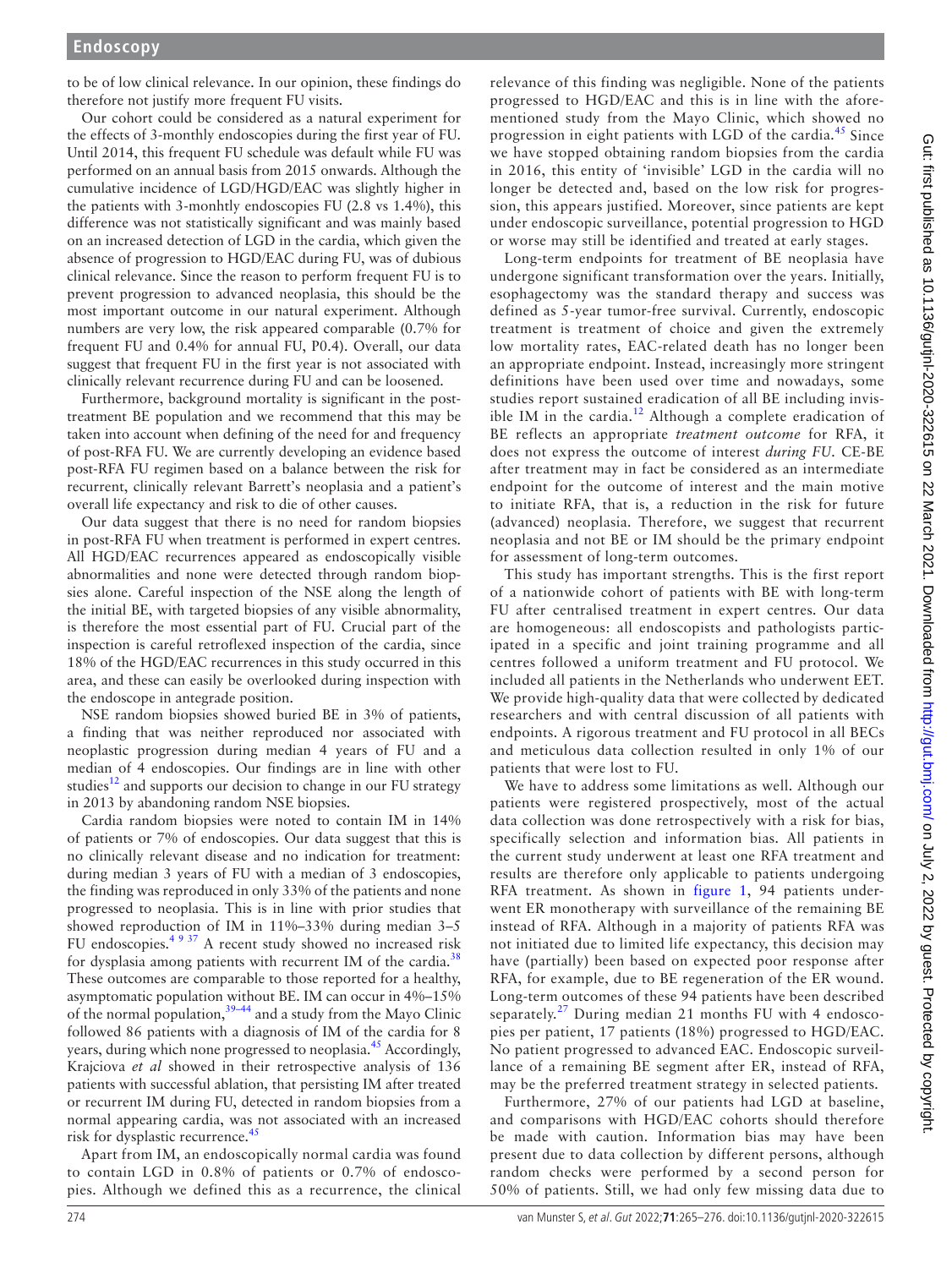standardised endoscopy and pathology reports in all centres. Furthermore, the assessment whether the cardia appears abnormal or normal, and thus whether biopsies should be obtained or not, may be operator dependent. Our study included only patients in the Netherlands, which limits the generalisability. All patients underwent endoscopic workup and treatment at expert centres and the results of this study can therefore not automatically be extrapolated to general practice. Current guidelines however recommend centralisation of EET for patients with Barrett's neoplasia in dedicated centres with multidisciplinary experience in this field (ie, experience in endoscopic imaging and treatment, sufficient case volumes, expert GI-pathology, and access to oesophageal surgery). Finally, although all centres followed the central treatment protocol that advised on which regimen should be used, we have no data on RFA regimen.

In conclusion, this large cohort of all Dutch patients treated with RFA±ER for BE with dysplasia or low-risk EAC, according to a uniform treatment protocol in a centralised setting, demonstrates that this approach successfully eradicates the BE segment in 94% of patients. Post-RFA recurrences are rare. Clinically relevant recurrences are detected as endoscopic abnormalities and at stages generally amendable for curative endoscopic treatment. Our data suggest that post-RFA FU can be simplified: we may abandon 3-monthly endoscopies in the first year of FU and we may stop random sampling of NSE and cardia. Instead, dedicated endoscopic inspection, and if needed target biopsies are the most important steps to detect post-RFA recurrences.

#### **Author affiliations**

<sup>1</sup>Gastroenterology and Hepatology, Amsterdam UMC Locatie AMC, Amsterdam, North Holland, The Netherlands

- <sup>2</sup> Gastroenterology and Hepatology, Sint Antonius Hospital, Nieuwegein, The **Netherlands**
- <sup>3</sup>Gastroenterology and Hepatology, University Medical Center Utrecht, Utrecht, The **Netherlands**
- 4 Gastroenterology and Hepatology, Isala Klinieken, Zwolle, Overijssel, The **Netherlands**
- <sup>5</sup>Department of Gastroenterology and Hepatology, Catharina Hospital Eindhoven, Eindhoven, The Netherlands
- <sup>6</sup>Gastroenterology and Hepatology, Erasmus University Medical Center, Rotterdam, The Netherlands
- <sup>7</sup>Department of Gastroenterology and Hepatology, IJsselland Ziekenhuis, Capelle aan
- den IJssel, Zuid-Holland, The Netherlands<br><sup>8</sup>Department of Gastroenterology and Hepatology, University of Groningen,
- University Medical Center Groningen, Groningen, The Netherlands <sup>9</sup>Gastroenterology and Hepatology, Haga Hospital, Den Haag, Zuid-Holland, The
- **Netherlands**

#### **Presented at**

United European Gastroenterology Week 2019, oral presentation, October 2019. Digestive Disease Week 2019, oral presentation, May 2019. European Society for Gastrointestinal Endoscopy Days, plenary presentation, April 2020.

**Collaborators** A Karrenbeld (Department of pathology, University Medical Center Groningen, Groningen, The Netherlands); A Ooms (Department of pathology, Pathan, Rotterdam, The Netherlands); C Huysentruyt (Department of Pathology, Laboratory for Pathology and Medical Microbiology (PAMM), Eindhoven, The Netherlands); F ten Kate; F Moll (Department of pathology, Isala Clinics, Zwolle, The Netherlands); G Kats-Ugurlu (Department of pathology, University Medical Center Groningen, Groningen, The Netherlands); I van Lijnschoten (Department of Pathology, Laboratory for Pathology and Medical Microbiology (PAMM), Eindhoven, The Netherlands); J van de Laan (Department of pathology, Haga teaching hospital, Den Haag, The Netherlands); J Offerhaus (Department of pathology, University Medical Center Utrecht, Utrecht, The Netherlands); K Biermann (Department of pathology, Erasmus MC, Rotterdam, The Netherlands); K Seldenrijk (Department of pathology, Antonius hospital, Nieuwegein, The Netherlands); L Brosens (Department of pathology, University Medical Center Utrecht, Utrecht, The Netherlands); S Meijer (Department of pathology, Amsterdam university medical centers, location AMC, Amsterdam, The Netherlands); M Doukas (Department of pathology, Erasmus MC, Rotterdam, The Netherlands); E Overdevest; R Houwen; A Kumçu; M van Riswijk; MW Chan; C Kroeze; M Siim; E Verheij; S van der Graaf; S Nedjat.

**Contributors** SvM, EN and SEMvdV did data acquisition. SvM, EN, JJGHMB, and REP coordinated study and data collection. SvM, REP and JJGHMB did the statistical analysis. EN, JJGHMB, REP contributed to data analysis and interpretation of data in weekly research group meetings. SvM drafted the manuscript. REP and JJGHMB co-authored the manuscript. BLAMW, LAH, AB, AA, BES, EJS, WC, ADK, PJFdJ, TJT, WBN. FTMP, JW, MHMGH, JJGHMB, REP participated in annual meetings and were responsible for treatment of patients in their center. All authors critically edited, read, and approved the final manuscript.

**Funding** The authors have not declared a specific grant for this research from any funding agency in the public, commercial or not-for-profit sectors.

**Competing interests** SvM, EN, AH, AB, AA, BES, EJS, WC, ADK, SEMvdV, PJFdJ, TJT, WBN, FTMP, JW, MHMGH, REP declared to have no disclosures relevant to this manuscript. BLAMW received financial support for IRB-approved research from C2Therapeutics/Pentax Medical. JJGHMB received financial support for IRB-approved research from C2Therapeutics/Pentax Medical, Medtronic, and Aqua Medical.

**Patient consent for publication** Not required.

**Ethics approval** The registry was performed in accordance with the provisions of the Declaration of Helsinki and local regulations. Patients were either treated according to clinical guidelines, or enrolled in prospective clinical trials on approval from the Institutional Review Board and a signed informed consent form. The Institutional Review Board of the Amsterdam University Medical Centers declared that the registry was not subject to the Medical Research Involving Human Subjects Act and waived the need for formal ethical review and patient-informed consent. Patients were approached through an opt-out card with the possibility to object against participation in the registry.

**Provenance and peer review** Not commissioned; externally peer reviewed.

**Data availability statement** Data are available upon reasonable request. Additional information (protocols, statistical analysis) are available upon request.

**Supplemental material** This content has been supplied by the author(s). It has not been vetted by BMJ Publishing Group Limited (BMJ) and may not have been peer-reviewed. Any opinions or recommendations discussed are solely those of the author(s) and are not endorsed by BMJ. BMJ disclaims all liability and responsibility arising from any reliance placed on the content. Where the content includes any translated material, BMJ does not warrant the accuracy and reliability of the translations (including but not limited to local regulations, clinical guidelines, terminology, drug names and drug dosages), and is not responsible for any error and/or omissions arising from translation and adaptation or otherwise.

**Open access** This is an open access article distributed in accordance with the Creative Commons Attribution 4.0 Unported (CC BY 4.0) license, which permits others to copy, redistribute, remix, transform and build upon this work for any purpose, provided the original work is properly cited, a link to the licence is given, and indication of whether changes were made. See: [https://creativecommons.org/](https://creativecommons.org/licenses/by/4.0/) [licenses/by/4.0/.](https://creativecommons.org/licenses/by/4.0/)

#### **ORCID iDs**

Steffi Elisabeth Maria van de Ven<http://orcid.org/0000-0001-9793-0957> Jacques JGHM Bergman<http://orcid.org/0000-0002-2283-5098> Roos E Pouw<http://orcid.org/0000-0002-4707-1186>

#### **REFERENCES**

- <span id="page-10-0"></span>1 Weusten B, Bisschops R, Coron E, et al. Endoscopic management of Barrett's esophagus: European Society of gastrointestinal endoscopy (ESGE) position statement. [Endoscopy](http://dx.doi.org/10.1055/s-0042-122140) 2017;49:191-8.
- <span id="page-10-2"></span>2 Gastroenterologists DSo. Richtlijn Barrett-Oesofagus, 2017.
- 3 Sharma P, Shaheen NJ, Katzka D, et al. AGA clinical practice update on endoscopic treatment of Barrett's esophagus with dysplasia and/or early cancer: expert review. [Gastroenterology](http://dx.doi.org/10.1053/j.gastro.2019.09.051) 2020;158:760–9.
- <span id="page-10-1"></span>4 Phoa KN, Pouw RE, Bisschops R, et al. Multimodality endoscopic eradication for neoplastic Barrett oesophagus: results of an European multicentre study (EURO-II). [Gut](http://dx.doi.org/10.1136/gutjnl-2015-309298) 2016;65:555–62.
- 5 Phoa KN, van Vilsteren FGI, Weusten BLAM, et al. Radiofrequency ablation vs endoscopic surveillance for patients with Barrett esophagus and low-grade dysplasia: a randomized clinical trial. [JAMA](http://dx.doi.org/10.1001/jama.2014.2511) 2014;311:1209–17.
- <span id="page-10-3"></span>6 Shaheen NJ, Sharma P, Overholt BF, et al. Radiofrequency ablation in Barrett's esophagus with dysplasia. [N Engl J Med](http://dx.doi.org/10.1056/NEJMoa0808145) 2009;360:2277-88.
- 7 Desai M, Saligram S, Gupta N, et al. Efficacy and safety outcomes of multimodal endoscopic eradication therapy in Barrett's esophagus-related neoplasia: a systematic review and pooled analysis. [Gastrointest Endosc](http://dx.doi.org/10.1016/j.gie.2016.09.022) 2017;85:482–95.
- 8 Wani S, Puli SR, Shaheen NJ, et al. Esophageal adenocarcinoma in Barrett's esophagus after endoscopic ablative therapy: a meta-analysis and systematic review. [Am J Gastroenterol](http://dx.doi.org/10.1038/ajg.2008.31) 2009;104:502–13.
- 9 Phoa KN, Pouw RE, van Vilsteren FGI, et al. Remission of Barrett's esophagus with early neoplasia 5 years after radiofrequency ablation with endoscopic resection: a Netherlands cohort study. [Gastroenterology](http://dx.doi.org/10.1053/j.gastro.2013.03.046) 2013;145:96–104.